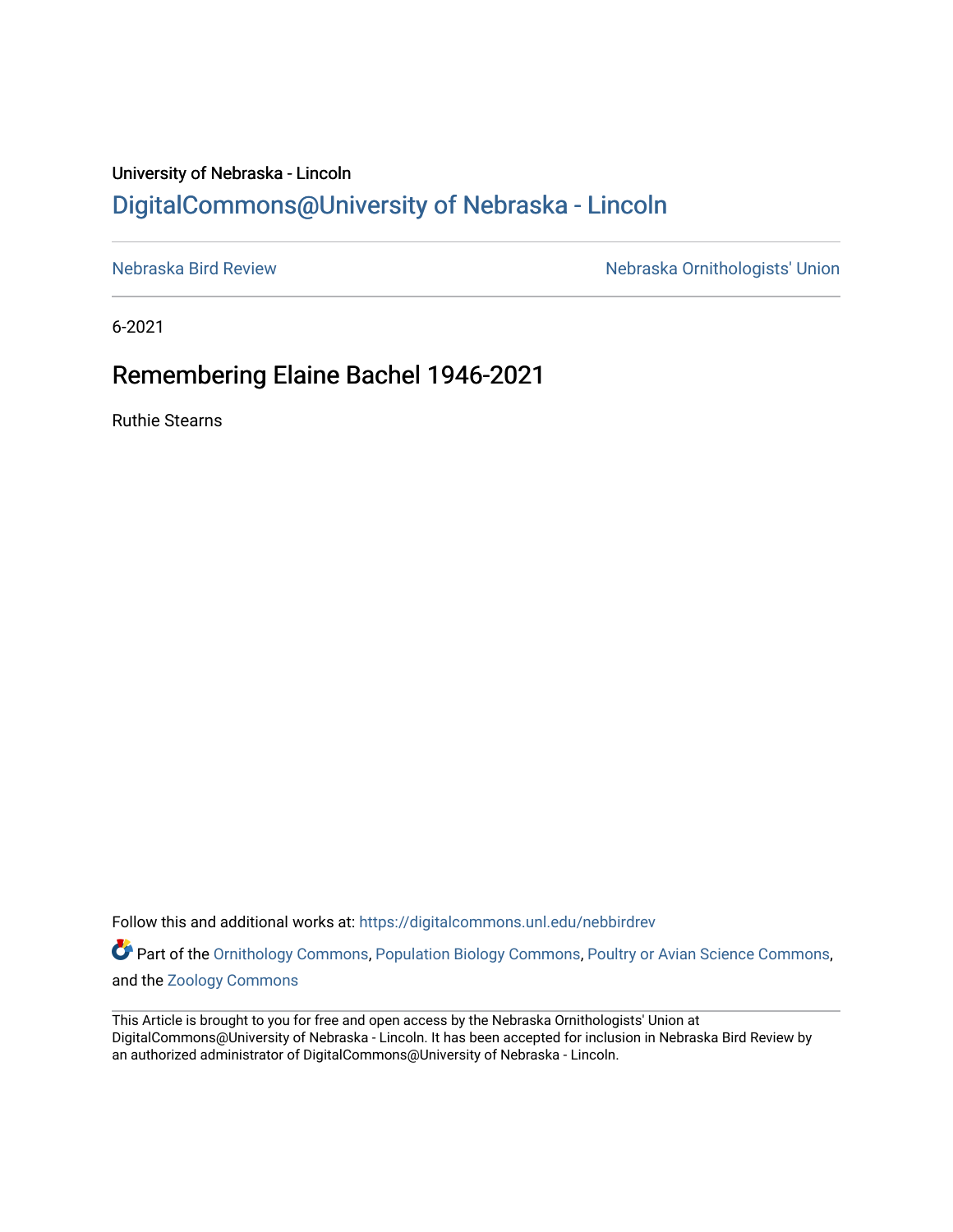Remembering Elaine Bachel 1946-2021

By Ruthie Stearns

Elaine Bachel was born June 6, 1946, in Itasca County, Minnesota, and passed away May 22, 2021, in Lincoln. She lived in Minnesota until she was ten, and it was there that she developed her love of the outdoors, especially birds. When her father passed away, Elaine, her sister and her mother moved to Omaha to live with her grandmother. She graduated from Omaha South High School and then attended college in Omaha, graduating as a registered nurse in 1968. She worked for many years for Lincoln ENT physician Dr. Charles Barton. It was in working for him and traveling to clinics around the state that she learned to pilot an airplane. She said Dr. Barton told her if something happened to him, she needed to know how to fly. Also, she worked about two years for the state of Nebraska at the Department of Health and Human Services.